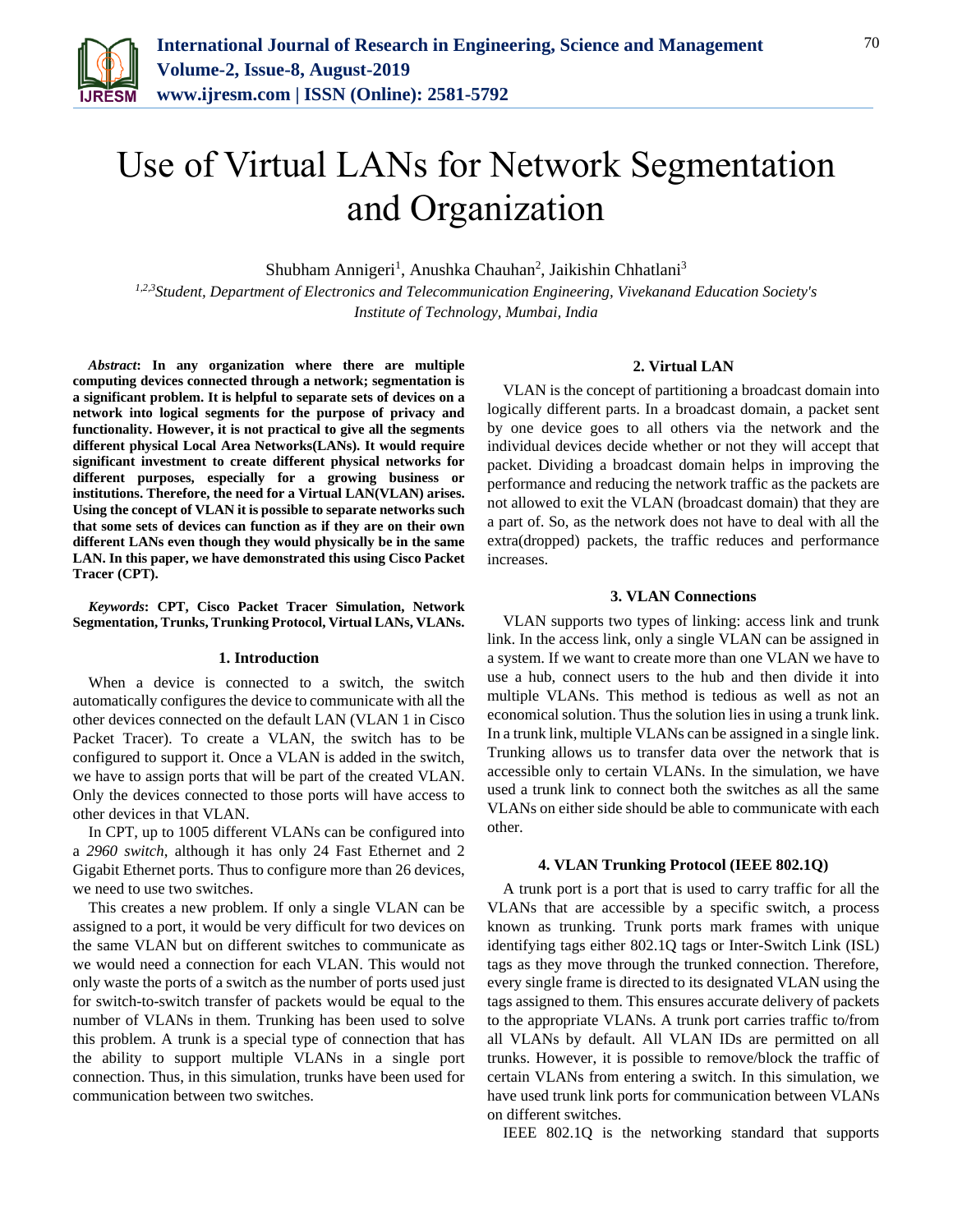

VLANs on an Ethernet network. This standard defines a system that tags frames passing through trunked connections to be used by bridges and switches for sorting them into appropriate LANs. There is also a provision to prioritize the frames originating from certain VLANs for maintaining QoS(Quality of Service).

The requirements for VLAN trunk to communicate information between switches are:

- 1. All the switches have to run the same version of VTP.
- 2. The domain name of VTP must be the same on all switches.

# **5. Dynamic Trunking Protocol (DTP)**

DTP is enabled in all Cisco switches. In DTP if we configure one port of a switch (connected with a port of another switch) to be a trunk connection, then the port of the other switch is automatically configured to carry packets from those VLANs that the first switch was configured with. This is extremely useful as we don't have to configure the other switch separately saving a lot of time and effort. In this particular case, it also allows the admin to telnet into both the switches giving him absolute control of the network.



```
Switch#conf t
Enter configuration commands, one per line. End with CNTL/Z.
Switch (config) #line vty 0 15
Switch (config-line) #password d14b@extc 1
Switch (config-line) #exit
Switch(config)#enable secret d14b@extc_1
                    Fig. 4. Configuration
```
#### **6. Simulation**

| <b>Command Prompt</b><br>Packet Tracer PC Command Line 1.0<br>C:\>ping 192.168.50.102<br>Pinging 192.168.50.102 with 32 bytes of data:<br>Request timed out.<br>Reply from 192.168.50.102: bytes=32 time=1ms TTL=255<br>Reply from 192.168.50.102: bytes=32 time<1ms TTL=255<br>Reply from 192.168.50.102: bytes=32 time=1ms TTL=255<br>Ping statistics for 192.168.50.102:<br>Packets: Sent = 4, Received = 3, Lost = 1 (25% loss),<br>Approximate round trip times in milli-seconds:<br>$Minimum = 0ms$ , $Maximum = 1ms$ , $Average = 0ms$<br>C:\>telnet 192.168.50.102<br>Trying 192.168.50.102  Open<br>User Access Verification<br>Password:<br>Password:<br>Switch>en<br>Password:<br>Switch#show vlan<br><b>VLAN Name</b><br>Ports<br>Status<br>----------------------------<br>default<br>active<br>Fa0/5, Fa0/6,<br>1.<br>Fa0/8, Fa0/9<br>Fa0/10, Fa0/11.<br>Fa0/12, Fa0/13<br>Fa0/14, Fa0/15,<br>Fa0/16, Fa0/17 | Physical | Config | Desktop | Programming | Attributes |  |
|----------------------------------------------------------------------------------------------------------------------------------------------------------------------------------------------------------------------------------------------------------------------------------------------------------------------------------------------------------------------------------------------------------------------------------------------------------------------------------------------------------------------------------------------------------------------------------------------------------------------------------------------------------------------------------------------------------------------------------------------------------------------------------------------------------------------------------------------------------------------------------------------------------------------------|----------|--------|---------|-------------|------------|--|
|                                                                                                                                                                                                                                                                                                                                                                                                                                                                                                                                                                                                                                                                                                                                                                                                                                                                                                                            |          |        |         |             |            |  |
|                                                                                                                                                                                                                                                                                                                                                                                                                                                                                                                                                                                                                                                                                                                                                                                                                                                                                                                            |          |        |         |             |            |  |
|                                                                                                                                                                                                                                                                                                                                                                                                                                                                                                                                                                                                                                                                                                                                                                                                                                                                                                                            |          |        |         |             |            |  |
|                                                                                                                                                                                                                                                                                                                                                                                                                                                                                                                                                                                                                                                                                                                                                                                                                                                                                                                            |          |        |         |             |            |  |
|                                                                                                                                                                                                                                                                                                                                                                                                                                                                                                                                                                                                                                                                                                                                                                                                                                                                                                                            |          |        |         |             |            |  |
|                                                                                                                                                                                                                                                                                                                                                                                                                                                                                                                                                                                                                                                                                                                                                                                                                                                                                                                            |          |        |         |             |            |  |
|                                                                                                                                                                                                                                                                                                                                                                                                                                                                                                                                                                                                                                                                                                                                                                                                                                                                                                                            |          |        |         |             |            |  |
|                                                                                                                                                                                                                                                                                                                                                                                                                                                                                                                                                                                                                                                                                                                                                                                                                                                                                                                            |          |        |         |             |            |  |
|                                                                                                                                                                                                                                                                                                                                                                                                                                                                                                                                                                                                                                                                                                                                                                                                                                                                                                                            |          |        |         |             |            |  |
|                                                                                                                                                                                                                                                                                                                                                                                                                                                                                                                                                                                                                                                                                                                                                                                                                                                                                                                            |          |        |         |             |            |  |
|                                                                                                                                                                                                                                                                                                                                                                                                                                                                                                                                                                                                                                                                                                                                                                                                                                                                                                                            |          |        |         |             |            |  |
|                                                                                                                                                                                                                                                                                                                                                                                                                                                                                                                                                                                                                                                                                                                                                                                                                                                                                                                            |          |        |         |             |            |  |
|                                                                                                                                                                                                                                                                                                                                                                                                                                                                                                                                                                                                                                                                                                                                                                                                                                                                                                                            |          |        |         |             |            |  |
|                                                                                                                                                                                                                                                                                                                                                                                                                                                                                                                                                                                                                                                                                                                                                                                                                                                                                                                            |          |        |         |             |            |  |
|                                                                                                                                                                                                                                                                                                                                                                                                                                                                                                                                                                                                                                                                                                                                                                                                                                                                                                                            |          |        |         |             |            |  |
|                                                                                                                                                                                                                                                                                                                                                                                                                                                                                                                                                                                                                                                                                                                                                                                                                                                                                                                            |          |        |         |             |            |  |
|                                                                                                                                                                                                                                                                                                                                                                                                                                                                                                                                                                                                                                                                                                                                                                                                                                                                                                                            |          |        |         |             |            |  |
|                                                                                                                                                                                                                                                                                                                                                                                                                                                                                                                                                                                                                                                                                                                                                                                                                                                                                                                            |          |        |         |             |            |  |
|                                                                                                                                                                                                                                                                                                                                                                                                                                                                                                                                                                                                                                                                                                                                                                                                                                                                                                                            |          |        |         |             |            |  |

Fig. 5. Command prompt



Switch> Switch>en Password: Switch#conf t Enter configuration commands, one per line. End with CNTL/Z. Switch(config)#int fa 0/7 Switch (config-if) #switchport mode trunk Switch(config-if)#sw Switch(config-if)#switchport trunk allowed vlan 1-90 Switch(config-if)# Fig. 7. Code

| Simulation Panel |           |                     |                     |            |      | <b>A</b> X |
|------------------|-----------|---------------------|---------------------|------------|------|------------|
| Event List       |           |                     |                     |            |      |            |
| Vis.             | Time(sec) | <b>Last Device</b>  | At Device           | Type       | Info | ٠          |
|                  | 0.001     | Lab 406 2           | Switch <sub>0</sub> | ARP        |      |            |
|                  | 0.002     | Switch <sub>0</sub> | Lab 406 1           | ARP        |      |            |
|                  | 0.002     | Switch <sub>0</sub> | Switch 1            | <b>ARP</b> |      |            |
|                  | 0.003     | Switch 1            | Lab 402 1           | <b>ARP</b> |      |            |
|                  | 0.003     | Switch 1            | Lab 402 2           | <b>ARP</b> |      | Ξ          |
|                  | 0.004     | Lab 402 1           | Switch 1            | ARP        |      |            |
|                  | 0.005     | Switch 1            | Switch <sub>0</sub> | ARP        |      |            |
|                  | 0.006     | Switch <sub>0</sub> | Lab 406 2 ARP       |            |      |            |
|                  | 0.006     | sin.                | Lab 406 2 ICMP      |            |      |            |

Fig. 8. Simulation panel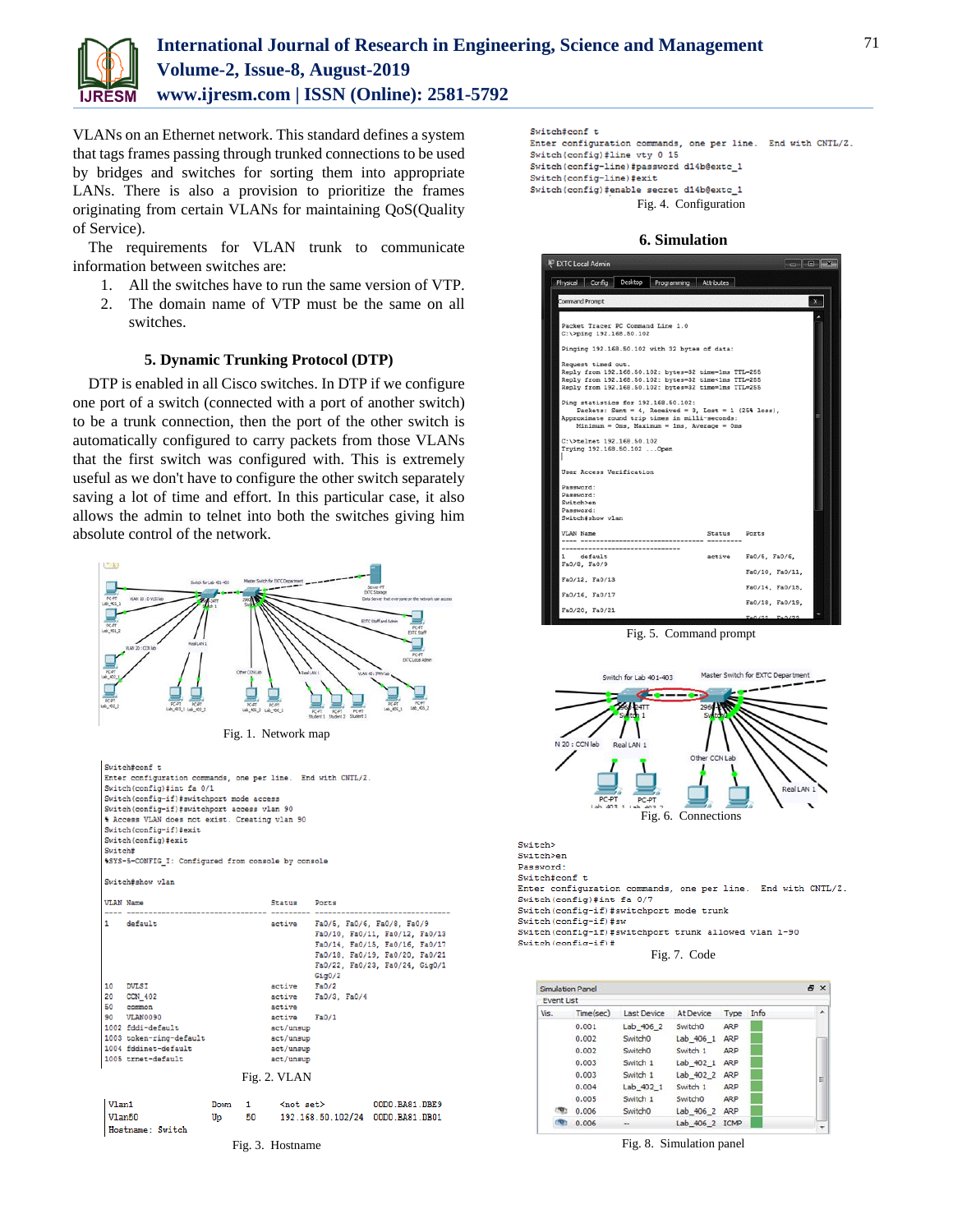

| <b>PDU Information at Device: Switch 1</b>                |                               |  |                                                                 |  |  |  |
|-----------------------------------------------------------|-------------------------------|--|-----------------------------------------------------------------|--|--|--|
| OSI Model                                                 | <b>Inbound PDU Details</b>    |  | Outbound PDU Details                                            |  |  |  |
| At Device: Switch 1<br>Source: Lab_406_2                  | Destination: Lab 402_1        |  |                                                                 |  |  |  |
| In Layers                                                 |                               |  | <b>Out Layers</b>                                               |  |  |  |
| Laver7                                                    |                               |  | Laver7                                                          |  |  |  |
| Laver6                                                    |                               |  | Laver6                                                          |  |  |  |
| Laver5                                                    |                               |  | LayerS                                                          |  |  |  |
| Layer4                                                    |                               |  | Layer4                                                          |  |  |  |
| Laver3                                                    |                               |  | Laver3                                                          |  |  |  |
| Laver 2: Dot1g Header<br>0090.2107.278B >> 0060.47CB.A585 |                               |  | Laver 2: Ethernet II Header<br>0090.2107.278B >> 0060.47CB.A585 |  |  |  |
|                                                           | Layer 1: Port FastEthernet0/7 |  | Layer 1: Port(s): FastEthernet0/3                               |  |  |  |
|                                                           |                               |  |                                                                 |  |  |  |

1. FastEthernet0/7 receives the frame

Fig. 9. PDU Information at device: Switch 1

|                   | Simulation Panel |                     |                     |            |      | a x |
|-------------------|------------------|---------------------|---------------------|------------|------|-----|
| <b>Event List</b> |                  |                     |                     |            |      |     |
| Vis.              | Time(sec)        | <b>Last Device</b>  | At Device           | Type       | Info | ▴   |
|                   | 0.000            | ÷                   | $Lab$ 403 1         | ARP        |      |     |
|                   | 0.001            | Lab 403 1           | Switch 1            | ARP        |      |     |
|                   | 0.002            | Switch 1            | Lab 403 2           | ARP        |      |     |
|                   | 0.002            | Switch 1            | Switch <sub>0</sub> | <b>ARP</b> |      |     |
|                   | 0.003            | Switch <sub>0</sub> | Student 1           | ARP        |      | 뜐   |
|                   | 0.003            | Switch <sub>0</sub> | Student 2           | ARP        |      |     |
|                   | 0.003            | Switch <sub>0</sub> | Student 3           | ARP        |      |     |
|                   | 0.004            | Student 1           | Switch <sub>0</sub> | ARP        |      |     |
|                   | 0.005            | Switch <sub>0</sub> | Switch 1            | ARP        |      |     |

Fig. 10. Event list



Fig. 11. VLAN connections

| <b>OSI Model</b><br><b>Outbound PDU Details</b>                     |                               |
|---------------------------------------------------------------------|-------------------------------|
| At Device: Lab 401 2<br>Source: Lab 401 2<br>Destination: Lab 403 1 |                               |
| <b>In Layers</b>                                                    | <b>Out Layers</b>             |
| Laver7                                                              | Laver7                        |
| Layer6                                                              | Layer6                        |
| Laver5                                                              | Laver5                        |
| Layer4                                                              | Laver4                        |
| Laver <sub>3</sub>                                                  | Layer 3: ICMP Message Type: 8 |
| Laver <sub>2</sub>                                                  | Laver <sub>2</sub>            |
| Laver1                                                              | Laver1                        |

In fig. 1 the network map is shown. On the switch to the left, we can see that there are three VLANs, viz. vlan1, the default VLAN, vlan 20, the VLAN for CCN lab and vlan 10, the VLAN for DVLSI lab. The PCs in the vlan 20 can communicate only with each other. They can neither send nor receive any packets from outside their VLAN. However, vlan 1 and vlan 20 are trunked to both the switches. This means that the PCs in vlan 1 can access any PC that is a part of the default LAN as well as any other PC that is connected to a non-configured port. The PCs on vlan 20 can access PCs on the other switch that are in vlan 20. The switch itself is assigned an IP address and put in a VLAN that matches with the VLAN of the admin PC. This ensures that the admin can access the switch and change the settings and configuration using TELNET. The network is segmented into logical parts based on their functionality and the resources they need.

Here, we have assigned a port to a VLAN that we have dynamically created. If a VLAN doesn't exist while assigning a port to it, it will automatically be created.

To, provide telnet access to an admin PC, we need to assign an IP address and make it a part of the same VLAN that the Admin PC is in. Here, it is VLAN 50. This process is shown in fig .4 and 5.

The trunked connection is set up on switch 1 for port 7. Almost immediately, it is observed that the switch 2 automatically configures itself to assign a trunked connection to port 24 which is the line connected to port 7 of switch 1. This is shown in fig. 6 and 7.

Finally, once the network was set up. Several test cases were implemented some of which are mentioned. The first case mentioned is shown in fig. 8 and 9. In this scenario, PC2 in lab 406 (Lab\_406\_2) communicates with PC1 in lab 402 (Lab\_402\_1). This communication is successful as shown in the figure with the acknowledgment received. A similar case is shown in fig 6.c where two PCs on the real VLAN(default) on two different switches communicate. Both these scenarios together push the concept of VLAN trunking as signals of both the VLANs are being sent through the same (trunk) link. Similarly, the failure to communicate between two PCs on different VLANs reinforces the core concept of VLAN. This is shown in fig. 11 and 12.

#### **7. Observations**

Through this research, we have identified the following points regarding VLANs.

## *A. Advantages*

*Broadcast Traffic Containment:* In a network with a default configuration, all computers share the same broadcast domain. Such a case would require the use of additional network devices such as routers. It would also cause a lot of congestion in the network as even the packets that will be dropped by the device will be sent to the port. Whereas, in case of VLANs, flooding of a packet is limited to the switch ports of only that particular VLAN. Hence by confining the broadcast domain, we can contain the traffic without having to deploy routers.

*Security:* As mentioned above, all the computers of a network contain the same broadcast domain by default. This allows all the computers to access data from every other node